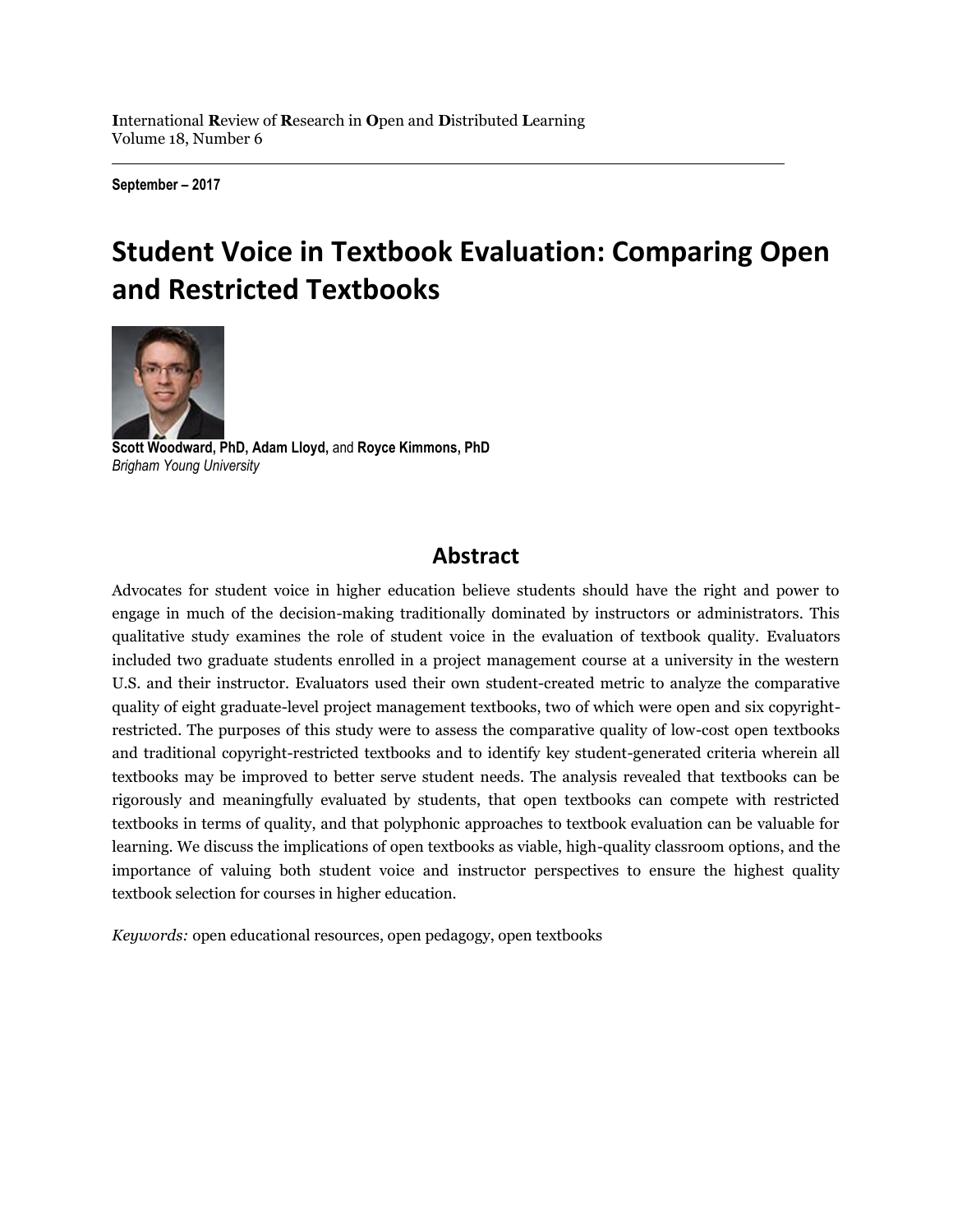# **Introduction**

*Student voice* refers to the "collective contribution of diverse students' presence, participation, and power … [in] educational planning, research, and reform" (Cook-Sather, 2014, p. 132), and its advocates in higher education believe that students should have the right and power to engage in much of the decisionmaking traditionally dominated by instructors or administrators. In part, this has been exemplified in a shift from research *on* students to research *with* students (Cook-Sather, 2006; Fine, Torre, Bums, & Payne, 2007), and few areas of practice are as isolated from student voice, as are the processes surrounding textbook evaluation and adoption. Due to advancements in digital technologies, which allow content to be openly licensed and freely distributed, textbooks themselves are in a state of flux (cf. Denoyelles, Raible, & Seilhamer, 2015), and open textbooks have emerged as an alternative to traditional copyright-restricted textbooks. Open textbooks differ from traditional textbooks in that they: (1) can be distributed with no licensing costs, and (2) can be edited by instructors without permission from the original authors. As one example of an open educational resource (OER), open textbooks may include other OER within them (e.g., images) and also may be broken up themselves for partial redistribution as smaller, focused resources (e.g., individual chapters).

Open textbooks are of great interest to students and instructors in large part because high textbook costs have a discernible impact in the classroom. One study found that the persistence probability for poor and working-class students in higher education decreases by 16-19% for every 1,000 USD tuition increase (Paulsen & St. John, 2002), which was less than the average cost of textbooks in a single year (The College Board, 2015). Similarly, one university system found that 56% of its students "worried very often" about family financial circumstances, and 81% spent less money on food to meet college expenses (UCR VCSA, 2011). Another study found that many students decided against buying an assigned textbook due to cost, and almost all of these were concerned that doing so would hurt their grades and believed that access to a free textbook would help them do better in their courses (Senack, 2014). Such cost and academic concerns are of importance to online and distance learning programs as well as traditional face-to-face programs, because many online courses are developed around costly textbooks, which drives up associated costs, and also face additional enrollment challenges.

Introduction of open textbooks requires new evaluation mechanisms that are faster (i.e., responsive to a massive amount of possible resources), more inclusive (i.e., recognizing value from multiple sources), more contextually appropriate (i.e., allowing for adaptation for localized needs), and more sensitive to student needs (i.e., cost, learning needs). In response to this special issue's call for proposals, this study explores the third trajectory of student voice in research methodology by placing enrolled students as the primary evaluators of potential classroom textbooks for a graduate-level course for the purpose of: a) conducting valuable research on the comparative quality of low-cost open textbooks vs. traditional copyright-restricted textbooks, b) guiding departmental adoptions of high-quality textbooks, and c) identifying key criteria wherein all textbooks may be improved to better serve student needs. The role of students in this study is that of "active agents," rather than "silent witnesses" (cf. Smyth & McInerney, 2012), as students conducted research on their own learning experience while providing valuable findings on textbook quality and polyphonic evaluation. We will proceed by briefly exploring literature surrounding open textbooks and evaluation, highlighting our methods for student-based evaluations, providing results, and discussing implications of the findings.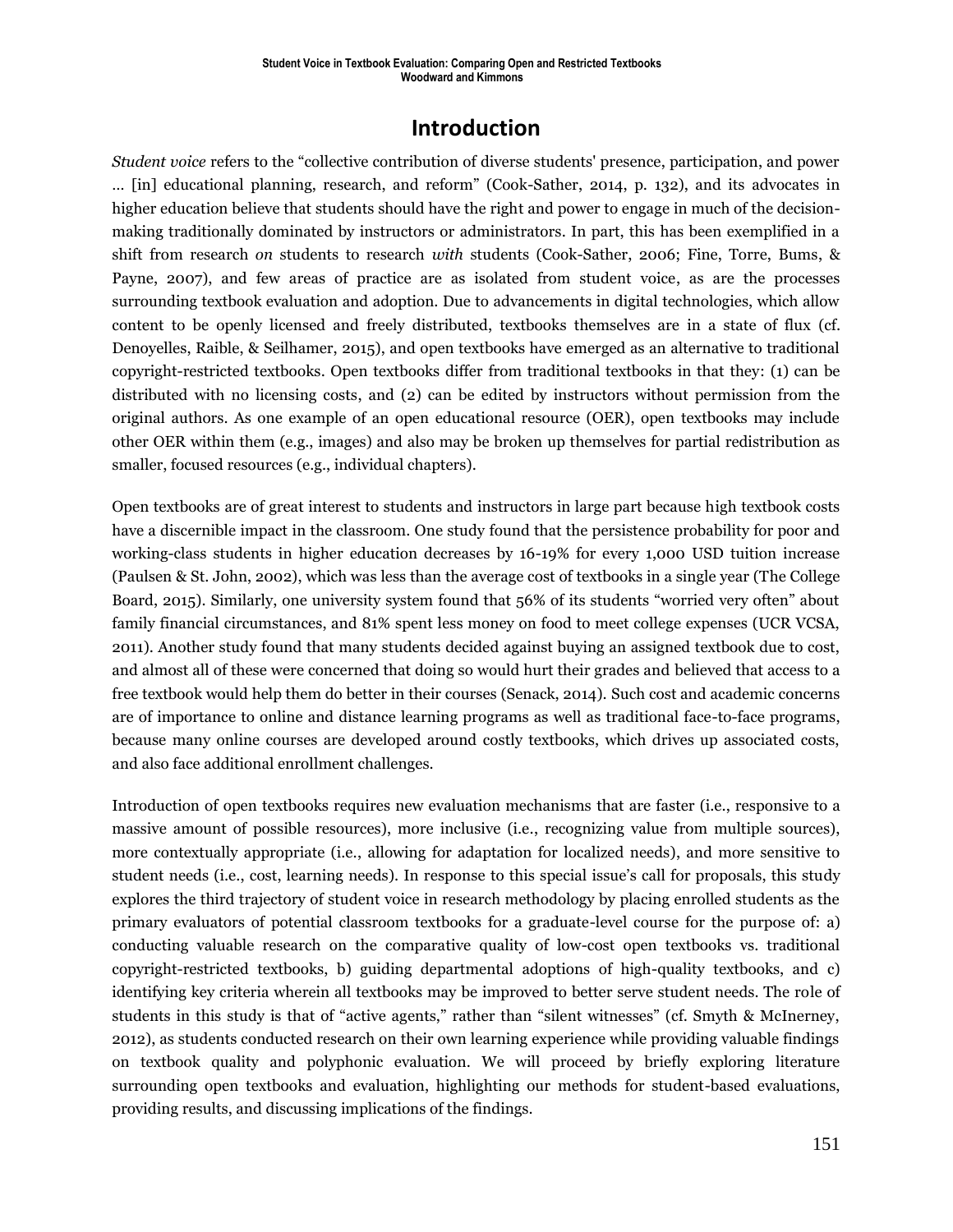# **Literature Review**

Digital technologies allow content to be freely shared and distributed at an unprecedented scale that may challenge traditional thinking about textbooks and publishing. OER are textbooks, syllabi, course packets, readings, lesson plans, images, videos, audio, and courses "that are in the public domain or introduced with an open license" (UNESCO, n.d., para. 1). These materials may be freely reused, remixed, revised, and redistributed (cf. Bissell, 2009) without additional permission or licensing fees. Such freedom makes these resources especially useful for online and distance learning scenarios because online instructors and course developers can freely share, remix, and employ direct-linking to resources rather than operating within the strict limitations of fair use (Belikov & Kimmons, in press). Research into open textbooks has yielded neutral-positive results for learning outcomes, meaning that students using open textbooks generally perform as well as or better than students using restricted textbooks, and have also yielded positive results for cost savings (Bliss, Hilton, Wiley, & Thanos, 2013; Fischer, Hilton, Robinson, Wiley, 2015; Hilton & Laman, 2012; Mtebe & Raisamo, 2014; Prasad & Usagawa, 2014; Robinson, Fischer, Wiley, & Hilton, 2014; Walker, 2007), but there is need to expand the literature in the area of textbook quality and to enact a paradigmatic shift in how we think about educational resource quality assurance. This is especially pertinent for professionals in ODL as a shift to open textbooks will need to be supported by studies on resource quality to help bolster the perceived overall quality of online learning experiences.

Open textbook stakeholders recognize quality control to be an essential ongoing priority (Atenas, Havemann, & Priego, 2014). Limited research into open textbook quality in K-12 has found that open textbooks may be of higher quality than their copyright-restricted (and easily outdated) counterparts and that because open textbooks can be adapted, they can continuously improve in quality as educators edit and adapt them to their needs (Kimmons, 2015). In general, open textbook "quality control is in the hands of learners and teachers … instead of instructional [or content] experts" (Dinevski, 2008, p. 121), because open textbooks can be adopted at any time in a semester, can be utilized in a partial or scattershot manner, and can be adapted by instructors for ongoing improvement, thereby circumventing traditional vetting and approval mechanisms. Thus, new methods are needed for evaluating the quality of open textbooks and including student voice in this process. Research in this area is fledgling but should include more sophisticated means of evaluation than those offered by traditional peer review by content experts (Clements & Pawlowski, 2011; Kimmons, 2015; Kimmons, 2016). Meaningful evaluation of textbooks requires a deep understanding of contextualized educator and student needs, not just content knowledge (Carey & Hanley, 2007). Yet, textbook evaluations are generally instructor- or department-driven and altogether ignore student voice (cf. Mahmood, 2011; Stein, Stuen, Carnine, & Long, 2001). This means that textbook evaluations are currently monophonically shaped by the prejudices, attitudes, and beliefs of instructors.

From a hermeneutic perspective, such prejudices are expected and problematic when considered alone (Kinsella, 2006). Polyphony, or a range of voices, is altogether missing (Bakhtin, 1981), and since textbooks are selected for students, it seems reasonable that students should have voice in this decision. Widdershoven (2001) explains that "only if the evaluator tries to understand the values endorsed in a practice and is prepared to listen to the stories of all parties involved, can evaluation become a practice to which all participants contribute" (p. 253). In the current context, students can only contribute to meaningful selection of textbooks if they play a major role in the evaluation process, rather than being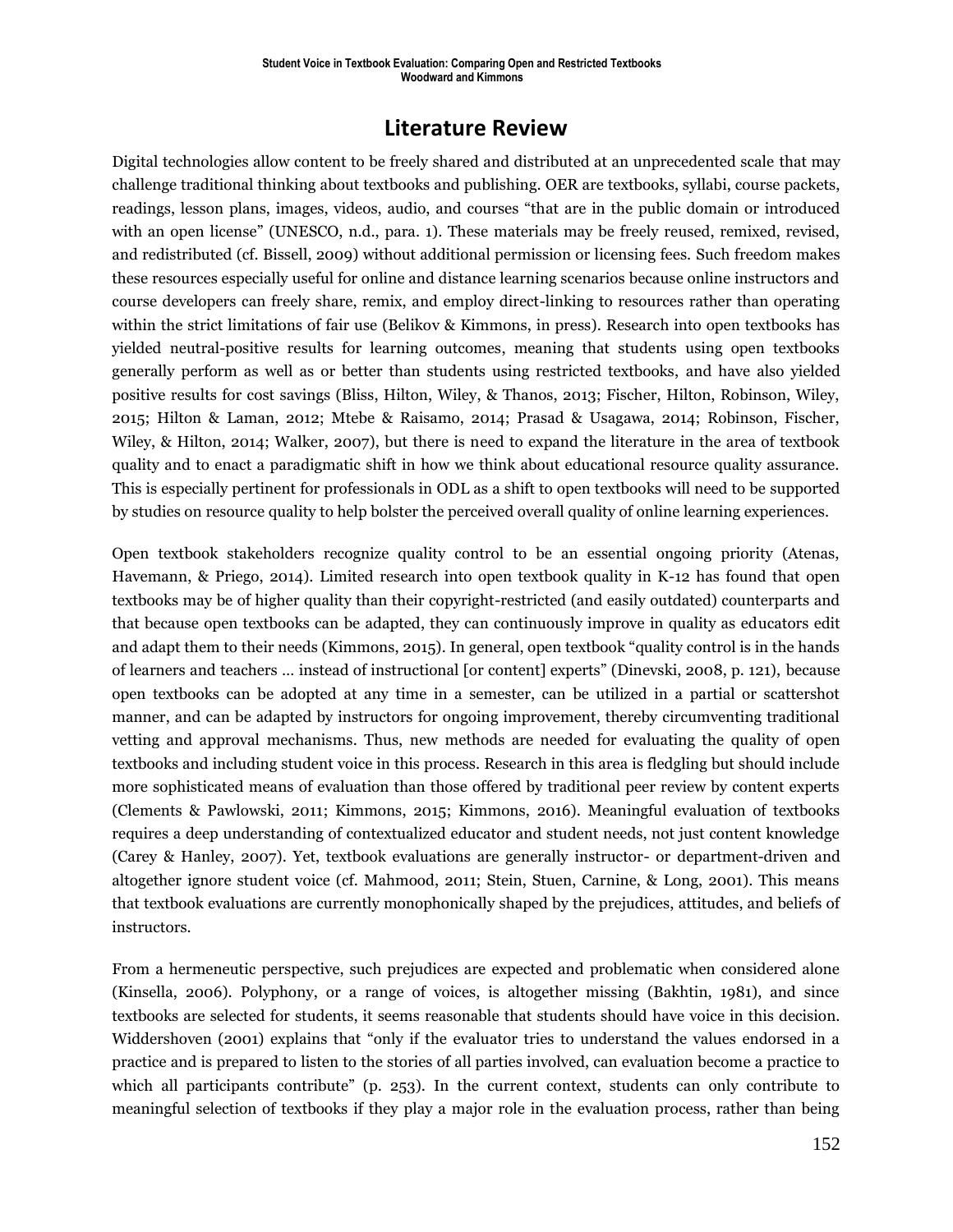viewed as lacking "information or the capacity to take part in the process of deliberation" (Widdershoven, 2001, p. 260).

In this study, we seek to answer the following research questions:

- 1. How can student voice guide the evaluation and selection of a course textbook?
- 2. What can this teach us about potential comparative quality of open textbooks?

# **Methods**

This study applies a hermeneutic, student voice-driven lens to the evaluation of competing course textbooks and took place in a graduate-level project management course at a large, private, high research activity university in the U.S. Students in the course were full-time graduate students in the Instructional Psychology and Technology department at the institution, either at the Masters or Doctoral level, and enrolled students generally prepare for careers in instructional design, educational technology, or educational research. The first two authors of this study were enrolled students in the course, and the third author was the instructor. The instructor served as a facilitator to encourage students to thoughtfully shift between the roles of learner and evaluator and to mentor students through the evaluation process. Prior to this study, the student authors did not have training in course content or textbook evaluation, and the course was structured so that students would learn the subject matter while simultaneously conducting the research project. It was anticipated that this approach would: a) give students an authentic experience in project management, b) expose students to polyphonic perspectives on project management, c) mentor students in research and evaluation practices, d) empower students to exhibit voice and agency in their own learning and in the course structure, and e) provide valuable results on student voice, OER, and textbook evaluation.

The instructor began the class by introducing the course project and providing students with access to eight, de-identified electronic textbooks that were either commonly used in courses or by professionals in the field. The instructor selected textbooks by: a) consulting colleagues and syllabi from various peer institutions, and b) consulting Amazon sales ranks of books in the topic area. Of these, six textbooks were under copyright restrictions while two textbooks were openly released under a Creative Commons license. Restricted textbooks were made available to the students by licensing agreements through the institutional library.

Structure of the course beyond the first class period was directed by the student-directed project team as participants determined how to best approach the task of textbook evaluation and took turns serving as the project manager for each week. The team was given eight weeks to complete the project, and students elected to initially peruse all texts and to rank them according to their initial perceptions while memoing the process. Students then revisited the texts and articulated the pros and cons associated with their two "most liked" and two "least liked" textbooks. This information was then used to determine what criteria should be included in a more formal evaluation process, drawing upon their own initial reactions and using the existing literature for thematic comparison and common terminology. Recognizing that it would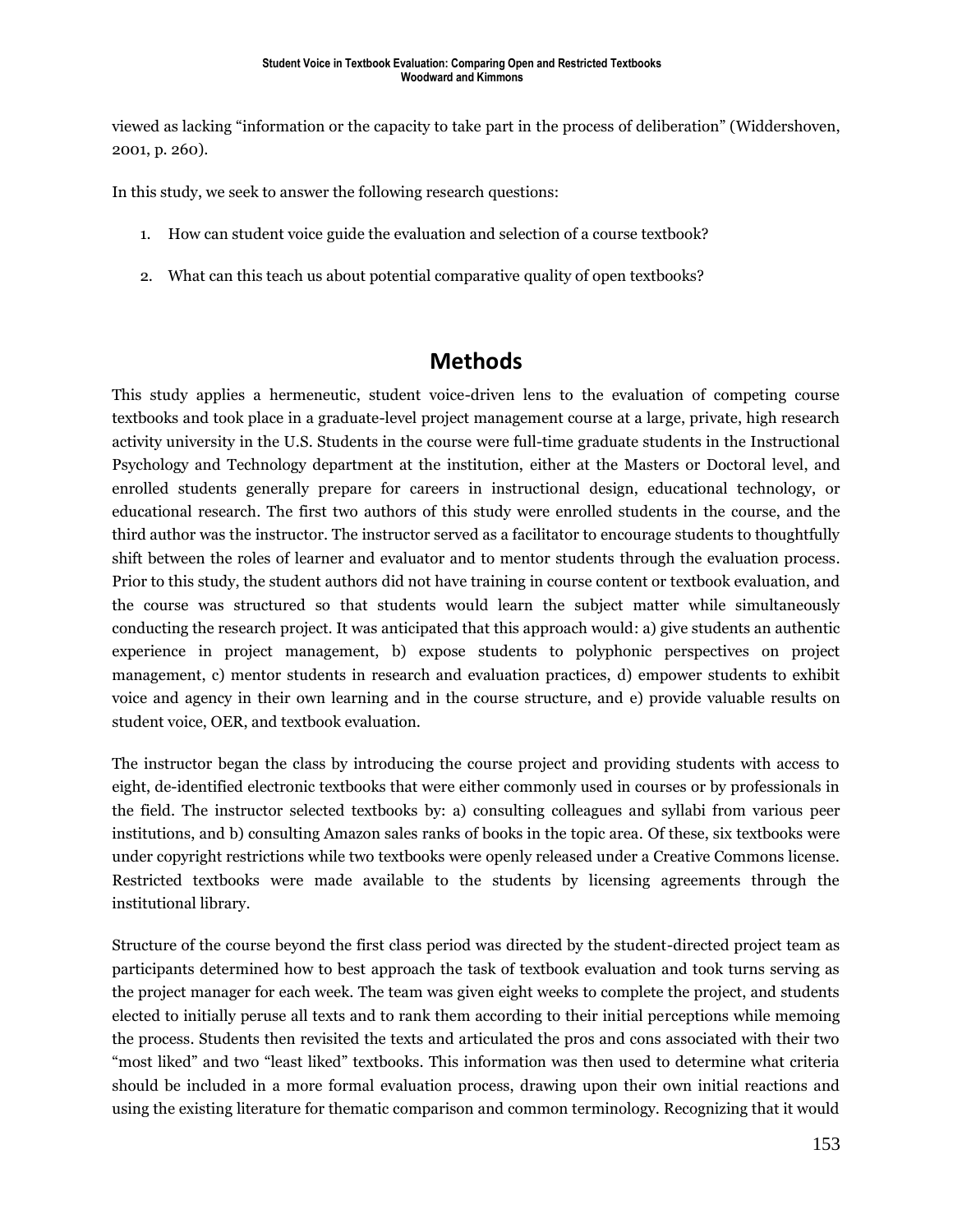be unfeasible to deeply read all eight textbooks in a single course, students decided to conduct evaluations at two levels: broad and deep.

### **Broad Evaluation**

Broad evaluation consisted in the establishment of readily identifiable items that were valuable to the students and were applied to all eight textbooks at the book level. These broad evaluations included 24 questions representing four student-determined categories: *Content*, *Design*, *Pedagogy*, and *Cost*. *Content* included trustworthiness of the author and alignment with standards (i.e., PMBOK or project management body of knowledge); *design* included logical structure, visual layout, and aesthetics (e.g., font size, graphics); *pedagogy* included audience-appropriate word usage and inclusion of scaffolding and learning tools (e.g., glossaries, multimedia, summaries, and objectives); and *cost* included the general cost of the text. The included items were intentionally designed to consider only the criteria that students felt competent to evaluate, thereby excluding some possible but important criteria (e.g., content accuracy). Most items were evaluated on a 5-point Likert scale (ranging from Strongly Disagree to Strongly Agree with a neutral midpoint) by each student and then normalized to a 0.0 - 1.0 scale. Categories included both information- and value-based items, raw scores for value-based items were determined by averaging ratings together, and overall book scores were determined by weighting raw scores for each item according to each item's importance, determined by student consensus. Categories were also weighted to capture subjective importance to students: Content (25%), Design (33%), Pedagogy (33%), and Cost (8%). Weightings were agreed upon by students through a process of consensus regarding what they believed to be most important when selecting a quality textbook. A complete list of evaluation items along with weightings are available in the online supplement (Kimmons, n.d.). Results of the broad evaluation allowed students to then select the two highest-rated textbooks for deeper evaluation, one of which happened to be open and the other restricted.

# **Deep Evaluation**

Deep evaluation criteria were then constructed including the categories of Content (40%), Design (20%), and Pedagogy (40%) and were applied at the chapter level. Students created a reading schedule and evaluated each chapter by completing a 5-point Likert scale evaluation for each of the nine created questions. Overall deep evaluations were calculated by averaging weighted chapter-level evaluations. Deep evaluation criteria differed from broad evaluation items, because they required nuanced reading and immersion in the text. For instance, when considering visual design elements and the presence of illustrations, a broad item was worded as follows "the graphics look high-quality and seem helpful (rather than intimidating)," while a deep item was worded as follows "illustration/graphics/multimedia are effectively used to add to the instructional value of the material." Evaluating visual design elements in this manner allowed the evaluators both to account for initial impressions of visual elements on the reader and their potential value for learning.

### **Ensuring Qualitative Rigor**

Many considerations were made to help ensure qualitative rigor. First, evaluation team debriefs were conducted for 1.5+ hours, semi-weekly, in which student member checking occurred (Lincoln & Guba, 1985). Since students served as both learners and evaluators in this project, they had to regularly take time to thoughtfully switch roles, reflect on the process, and consider how results reflected their actual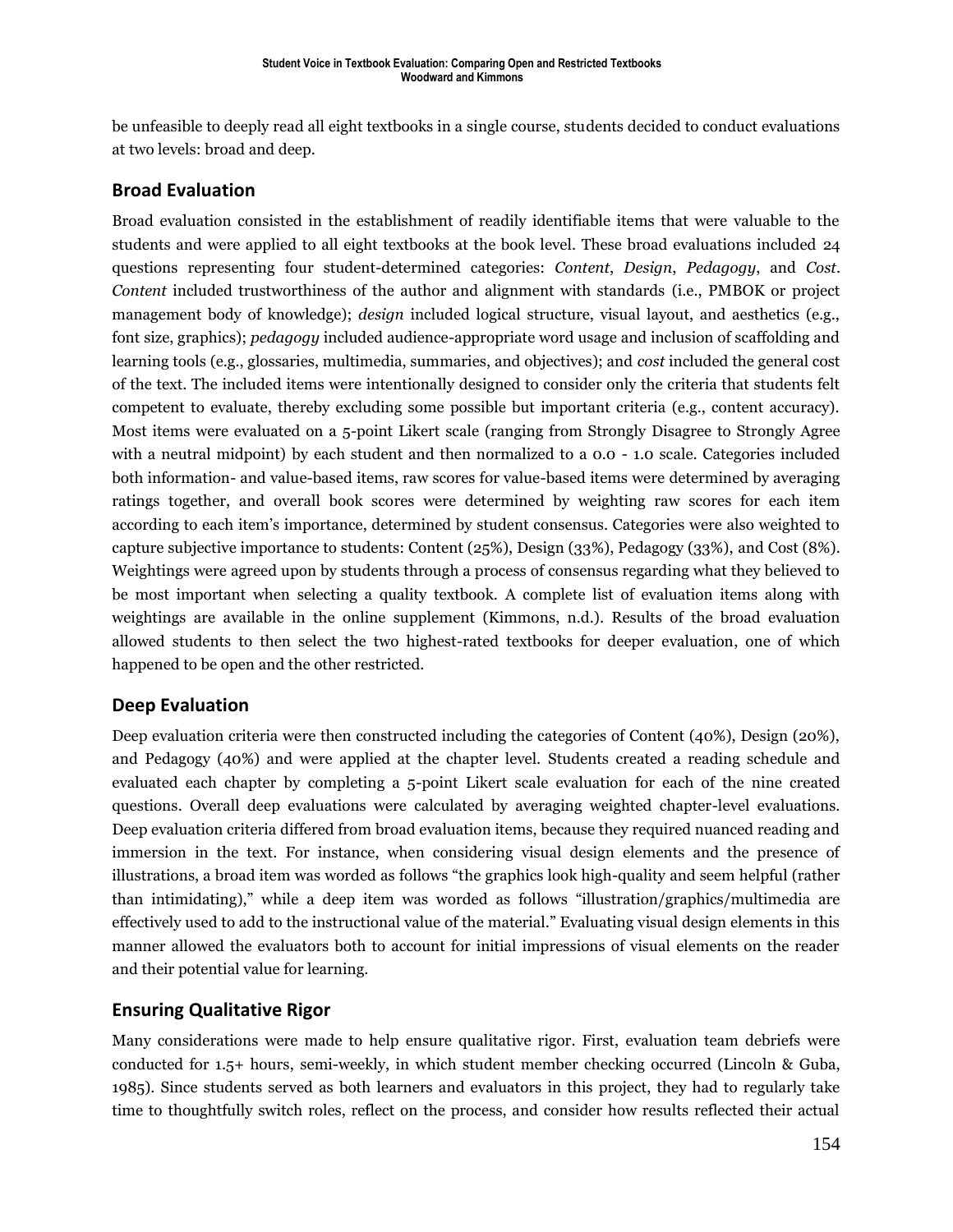perceptions. Second, ongoing memoing occurred during team meetings, evaluations, and readings, and these memos were used as a data source for reflection and analysis (Birks, Chapman, & Francis, 2008). And third, triangulation was employed both in the use of multiple data sources (broad evaluations, deep evaluations, and memos) as well as in the use of multiple evaluators (two students and one instructor), and results represent consensus from these parallel triangulation processes (Creswell, 2002; cf. Figure 1).



*Figure 1.* Parallel triangulation of data sources and researchers to support rigor.

Furthermore, evaluators conducted deep evaluations at the chapter level to allow for the generation of highly-focused data points, thereby allowing for greater analytical rigor. When doing these deep evaluations, it was not possible for students to read and evaluate every chapter in the studied textbooks within the available timeframe, but saturation in these evaluations was reached once evaluators felt confident that new chapters would not influence overall perspectives (Creswell, 2002). In addition, subsequent, deep criteria chapter evaluations were regularly compared to the emerging average evaluation for each text and provided a guide for identifying reduced variations over time. For example, in its penultimate deep evaluation, the Amado et al. (2015) chapter differed only .02 points from its mean, and the last deep evaluation differed less than .01 point from the mean. We also took this as a sign of saturation.

# **Results**

We proceed by providing results for the broad, deep, and summative evaluations. Numeric results are provided in decimal form or as percentage points (i.e., .75 = 75%), and .50 represents neutrality on the Likert scale items.

### **Broad Evaluation**

Results of the broad evaluation indicated a wide range of overall scores: 35-72%, *M* = 51%, SD = 14%. The average score of the two open textbooks was higher than restricted textbooks (60% vs. 49%), and the open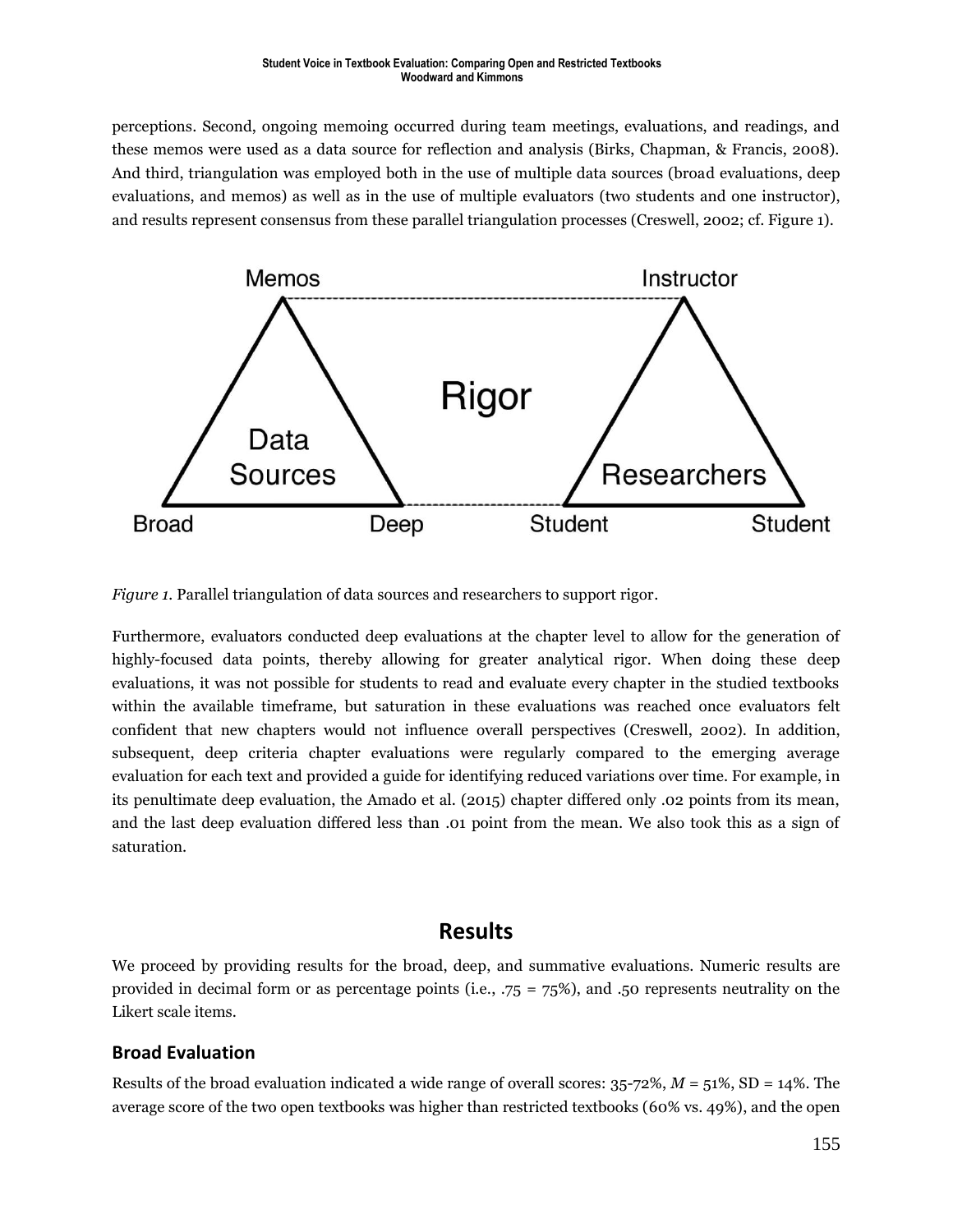textbooks were ranked first and fifth in the list of eight. Category scores revealed that open and restricted textbooks were rated similarly on content and design, with a difference of 7-9%, but that open textbooks performed better on pedagogy by 29% (cf. Table 1).

#### Table 1

#### *Broad Evaluation Results for All Eight Textbooks*

|                             |              | <b>Rank Type</b> | Content | Design | Pedagogy | Cost | <b>Overall</b> |
|-----------------------------|--------------|------------------|---------|--------|----------|------|----------------|
| Amado et al. (2015)         | 1            | Open             | .79     | .35    | .99      | 1.00 | .72            |
| <b>Kuster et al. (2015)</b> | $\mathbf{2}$ | Restricted       | 1.00    | .70    | .51      | .00  | .65            |
| Olson (2003)                | 3            | Restricted       | .89     | .43    | .77      | .26  | .64            |
| Shaw $(2015)$               | 4            | Restricted       | .36     | .66    | .54      | .26  | .51            |
| <b>Watt (2014)</b>          | 5            | Open             | .38     | .54    | .34      | 1.00 | .47            |
| Crawford (2014)             | 6            | Restricted       | .89     | .44    | .09      | .00  | .40            |
| <b>Taylor (2014)</b>        | 7            | Restricted       | .29     | .48    | .32      | .26  | .36            |
| <b>Kerzner</b> (2015)       | 8            | Restricted       | .66     | .42    | .06      | .26  | .35            |
|                             |              | Mean             | .66     | .50    | .45      | .38  | .51            |

### **Deep Evaluation**

Results of the deep evaluation indicated a difference between the top open and top restricted textbook, favoring the open textbook by 5%. The open textbook performed better on *content* (15%) and *pedagogy* (12%), while the restricted textbook performed better on *design* (13%; cf. Table 2). These deep evaluation results corroborated results of the broad evaluation. Parallel reading schedules were developed between the texts so that student evaluators could read the same content as it was addressed in the separate texts. Differences in numbers of pages and chapters evaluated were a result of the writing style, layout, and authoring choices of each text, because authors chunked content differently or gave some topics more attention and because editors used different font sizes, graphical elements, and so forth that influenced how much text might appear on a page.

#### Table 2

#### *Deep Evaluation Results for the Top Two Textbooks*

|                                   | <b>Type</b>    | <b>Chapters</b><br>evaluated | <b>Pages</b> | Words | Content | Design | Pedagogy | Overall |
|-----------------------------------|----------------|------------------------------|--------------|-------|---------|--------|----------|---------|
| Amado<br>et al.<br>(2015)         | Open           | 5                            | 180          | 41K   | .91     | .25    | .80      | .78     |
| <b>Kuster</b><br>et al.<br>(2015) | Restrict<br>ed | 13                           | 85           | 20K   | .76     | .38    | .68      | .73     |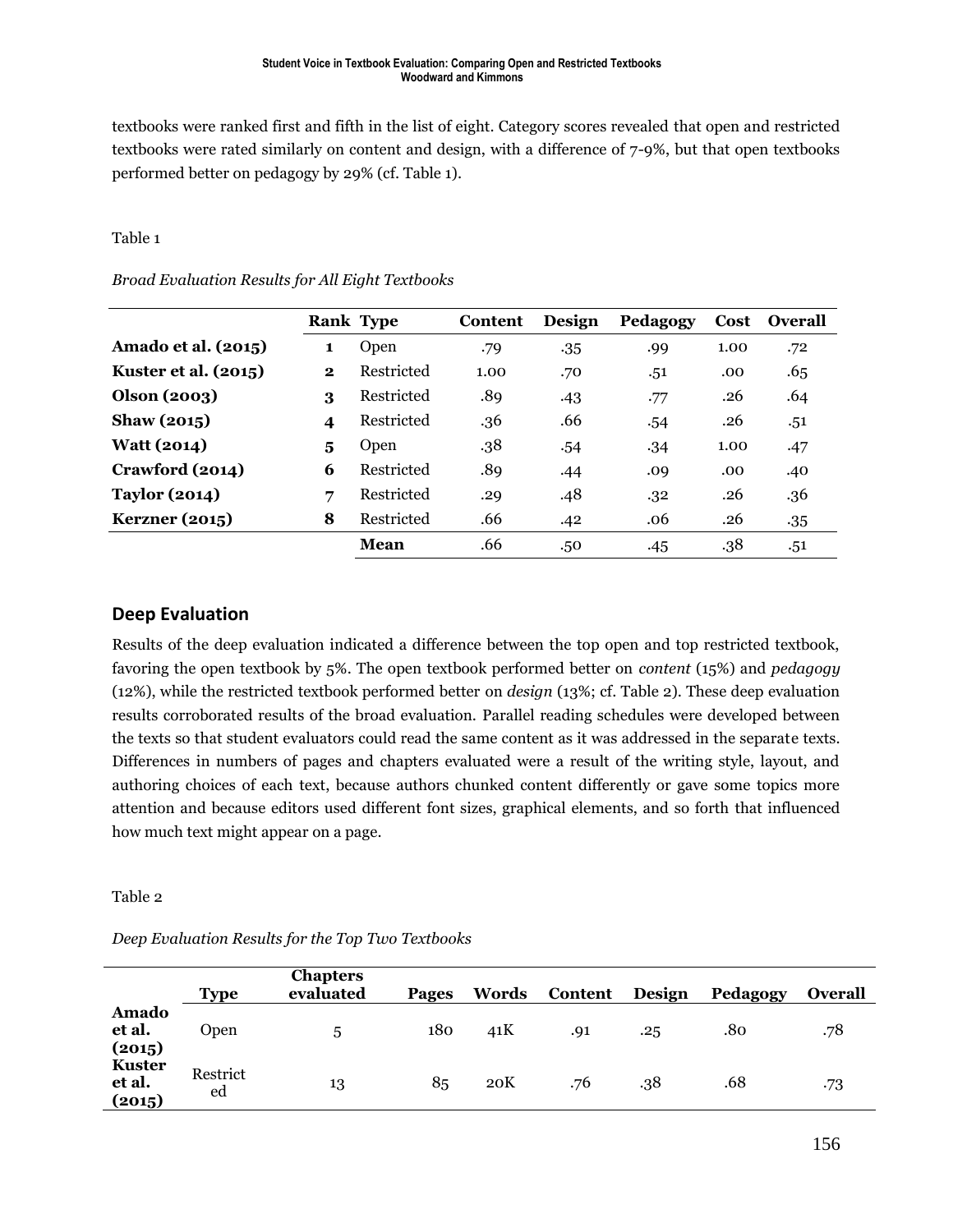# **Summative Evaluation**

Following triangulation design analysis (Creswell, 2002), evaluators reread all memos and found that most thoughts expressed therein were adequately captured in the broad and deep results. However, a few differences and nuances were noted that deserved additional attention. Overall, student evaluators felt that the two textbooks selected for deep evaluation were superior to the rest but that there were some nuanced strengths and weaknesses of each that should be more fully reported.

The open textbook by Amado et al. (2015), stood apart from the rest by providing many useful details and anecdotal illustrations, reducing the need for the instructor to clarify difficult concepts. However, some of its design decisions were distracting from the text. Anecdotal illustrations and case studies, for instance, were often poorly situated or seemed abrupt or out of place, and graphics typically used unhelpful stock photos rather than illustrative diagrams.

The restricted textbook by Kuster et al. (2015), exhibited a writing style that was tight and conceptually concise with useful checklists that served as quick reference guides for practitioners. However, the theories covered were not grounded in clear examples and illustrations from the field, which meant that students relied heavily on the instructor to explain difficult principles and to situate concepts in real-life scenarios. Illustrations also exhibited varying degrees of usefulness, as some expertly clarified concepts while others were overly complex or distracting.

# **Discussion**

Students evaluated textbook quality based upon the applicability of the content, the instructional value of the design, and the overall effectiveness of the pedagogical scaffolding in each chapter. Student perceptions of quality increased as more of these elements were present in a textbook, but students also recognized that they could not meaningfully evaluate all aspects of quality, such as content accuracy. Thus, though student voice revealed some important considerations for textbook quality, it was recognized that polyphony with an expert is necessary to ensure a fully-informed evaluation.

# **Open vs. Restricted**

Interestingly, the two best textbooks identified as highest quality by students included an open textbook and the most expensive restricted textbook. Since cost was not a barrier in this study, cost-savings was not a factor in deep or summative analyses. While affordability is often the chief virtue lauded by advocates of open textbooks, this finding compellingly shows that when cost is neutralized in a comparative evaluation, open textbooks can compete with restricted textbook quality. However, each open textbook did not perform equally well, suggesting that future research should explore more generalizable patterns of comparative quality in these resources. One of the instructor's goals for this project, which he did not disclose to students until after analysis was complete, was to determine comparative open textbook quality when cost was not a factor. He will use results to guide textbook selection in future course sections.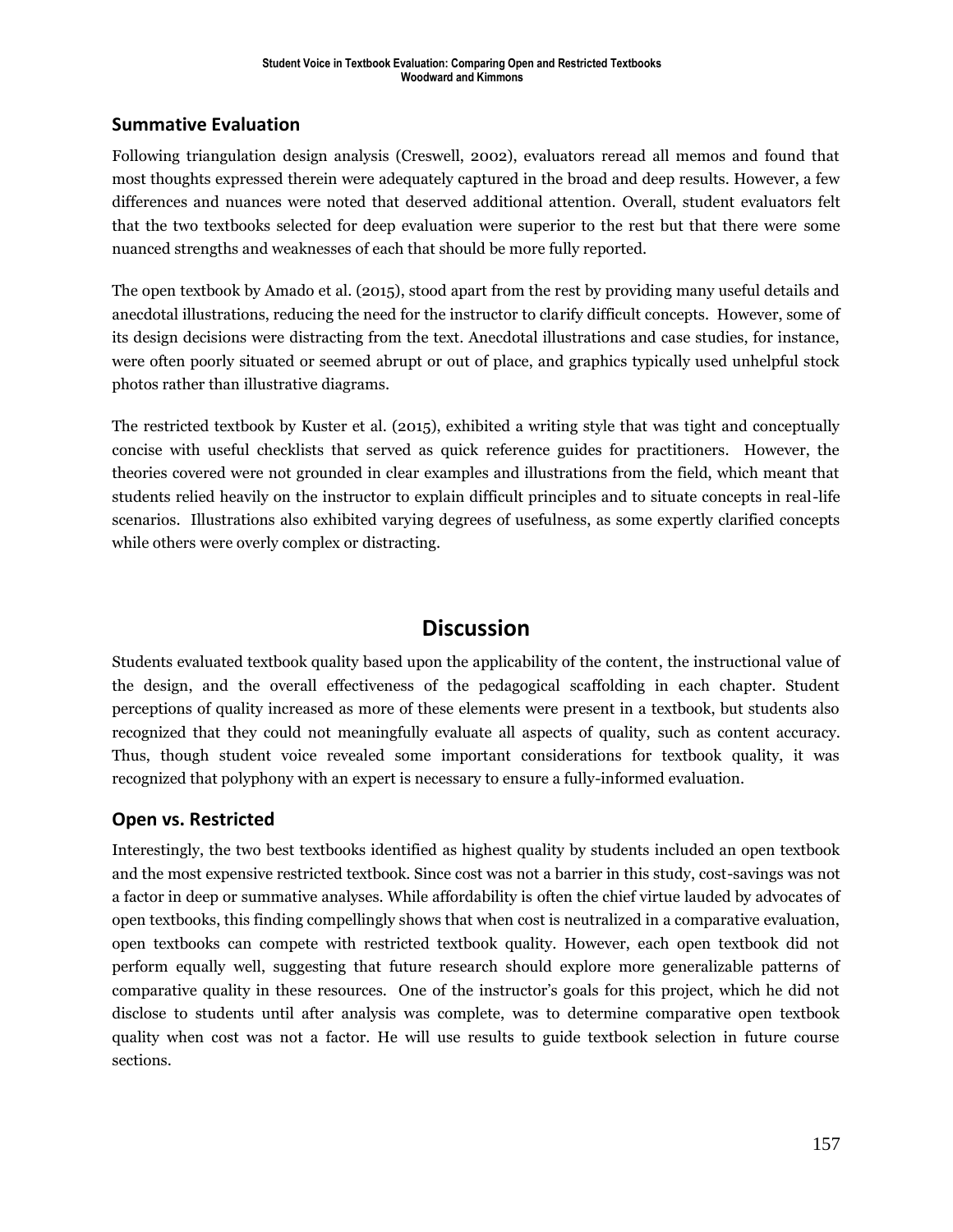### **Multi-Authored vs. Single-Authored**

Another finding is that of the eight textbooks analyzed in the broad evaluation, the top two selected were the only multi-authored options. This inadvertent selection may suggest the value of polyphony as an authoring decision as well as the value of openly licensed resources that allow for on-going revision, remixing, and collaboration. Future research should explore the effects of collaborative authorship on textbook quality at a larger scale.

### **Instructor Presence and Textbook Selection**

As the evaluators reflected on their processes, they concluded that the best textbook is not based solely on the course to be taught, but ultimately upon the learning context and the relative presence of the instructor in the learning process. A textbook like Kuster et al. (2015), for example, which contains very few anecdotal or real-life illustrations, may actually be a better textbook for an instructor who intends to provide this illustrative scaffolding in class through personal anecdotes or real-life illustrations. If, however, instructor presence is weaker (such as in an online course), a textbook like Amado et al. (2015), with its extensive anecdotal illustrations to scaffold conceptual learning, may be of superior quality. In this regard, open textbooks could also provide value by allowing instructors to modify and personalize materials to fit their intended level of instructor presence. This is especially important in online and distributed learning scenarios where instructors may be more limited in their access to students or they might have to rely upon increased mediation via online tools. If online instructors cannot, for instance, provide on-the-fly, real-world examples to students as they would in traditional classroom discussions, then a textbook that provides many such examples (i.e., more scaffolding) might conceivably be more valuable for the student learning at a distance than for the face-to-face student.

### **Student Takeaways**

Others may find this study's approach useful for: a) choosing a textbook, b) understanding student textbook perceptions, and c) guiding approaches to engaging students in analysis and evaluation. On this third point, it should be said that while the students believed the traditional approach of reading an instructor-assigned textbook to be a valuable way to learn the concepts of a field, they felt that engaging in a project to critically analyze multiple textbooks by their own standards fostered a much greater depth of learning, as it helped them simultaneously learn about content, research, writing, and learning. Additionally, as students would alternate managing the project, they were able to immediately transfer what they were learning from the textbooks to what they were doing on the project. The student authors believe this process allowed them to deepen their learning as they reflected together on a semi-weekly basis, both on their readings and their application of project management principles. Thus students felt that a deep critical analysis of multiple textbooks combined with the application of project management principles and regular group-reflection, created a rich and fertile context for deep learning to occur. Conversely, the instructor author believes that having students involved in this way provided insights on the strengths and limitations of different textbooks and also shed light on student expectations for learning within the context of the course and subject area. This allowed for a deep degree of reflective practice on the part of the instructor to consider what resources and teaching strategies are most suitable for achieving course learning outcomes with similar students in the future.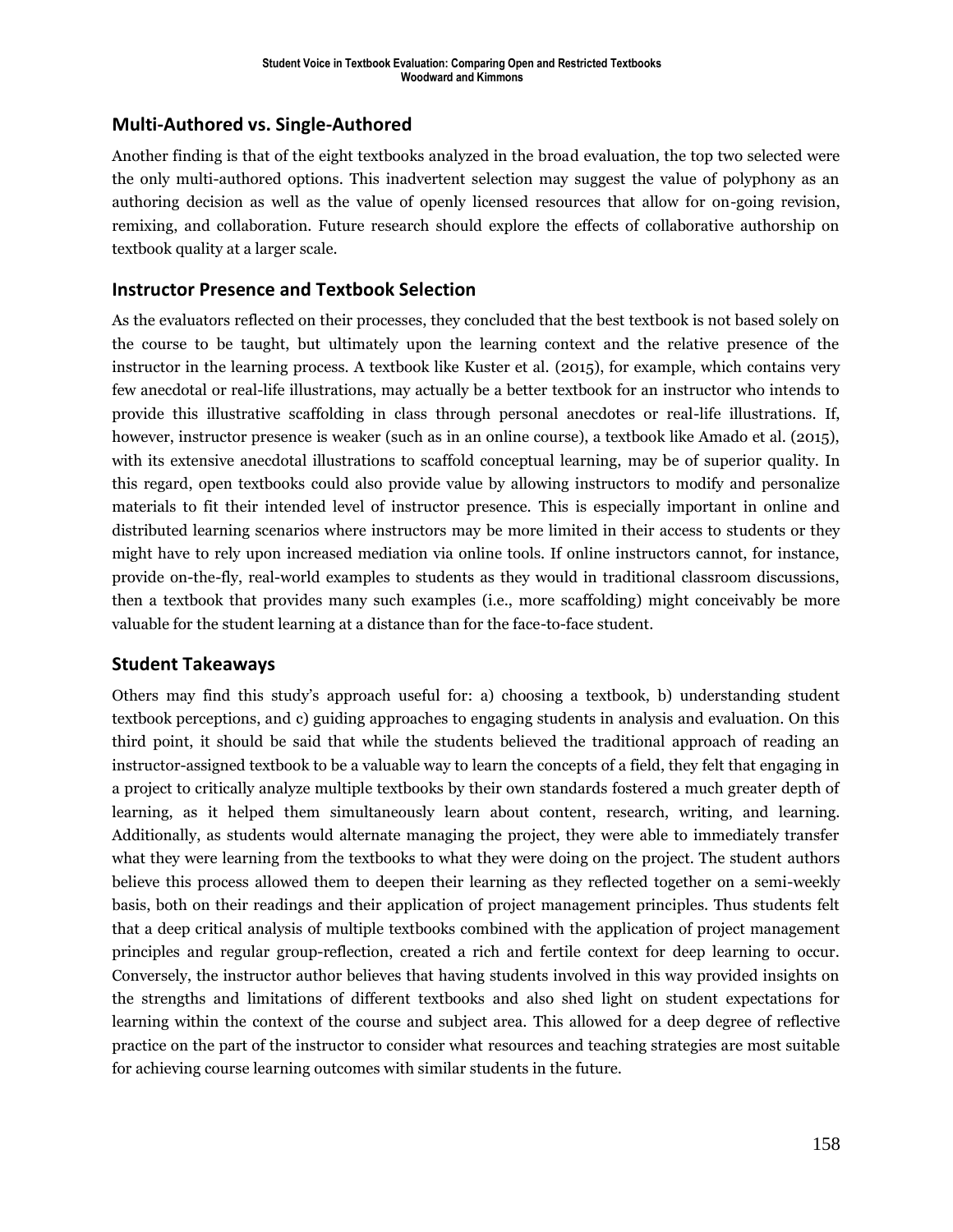### **Limitations**

This study has a number of limitations and delimitations that should be addressed. First, as novices in the content area, students could not be expected to evaluate the accuracy of textbook content. This is a limitation of student voice itself and was minimized by focusing on items that students could reasonably be expected to evaluate. Second, this study was limited to an evaluation team of two graduate students who had to strategically approach project scope in a manner that was suitable for a formal classroom setting. This made evaluation results authentic but potentially incomplete or non-representative of students generally. Readers should counterbalance potential student biases with reported methodological rigor to determine result transferability.

# **Conclusion**

Leveraging the potentials of digital technologies to explore the transformational value of open textbooks upon the traditional copyright-restricted paradigm, this study has sought to establish the possibility of meaningfully including student voice in the cloistered processes of textbook evaluation and adoption. Results indicate that textbook quality can encompass a variety of dimensions for students and that not all textbooks perform equally in addressing matters of content, pedagogy, and design. Comparative findings on open textbooks reveal that these alternatives can compete with their restricted counterparts, even when cost advantages are ignored. From this study, we hope that instructors and institutions will explore processes for including student voice in textbook evaluation by exploring open alternatives to traditional textbooks, identifying student textbook quality considerations, and polyphonically empowering students to participate in textbook adoption and adaptation.

# References

Amado, M., Ashton, K., Ashton, S., Bostwick, J., Clements, G., Drysdale, J., ... Anonymous. (2015). Project management for instructional designers. Retrieved fro[m http://pm4id.org/](http://pm4id.org/)

Crawford, J. K. (2014). *Project management maturity model (3rd ed.)*. Boca Raton, FL: CRC Press.

Kerzner, H. R. (2015). *Project management 2.0*. Hoboken, NJ: John Wiley & Sons.

- Kuster, J., Huber, E., Lippmann, R., Schmid, A., Schneider, E., Witschi, U., & Wüst, R. (2015). *Project management handbook* (N. Rosenthal, & J. Townsley, Trans.). New York, NY: Springer.
- Olson, D. L. (2003). *Introduction to information systems project management (2nd ed.)*. Boston, MA: McGraw-Hill.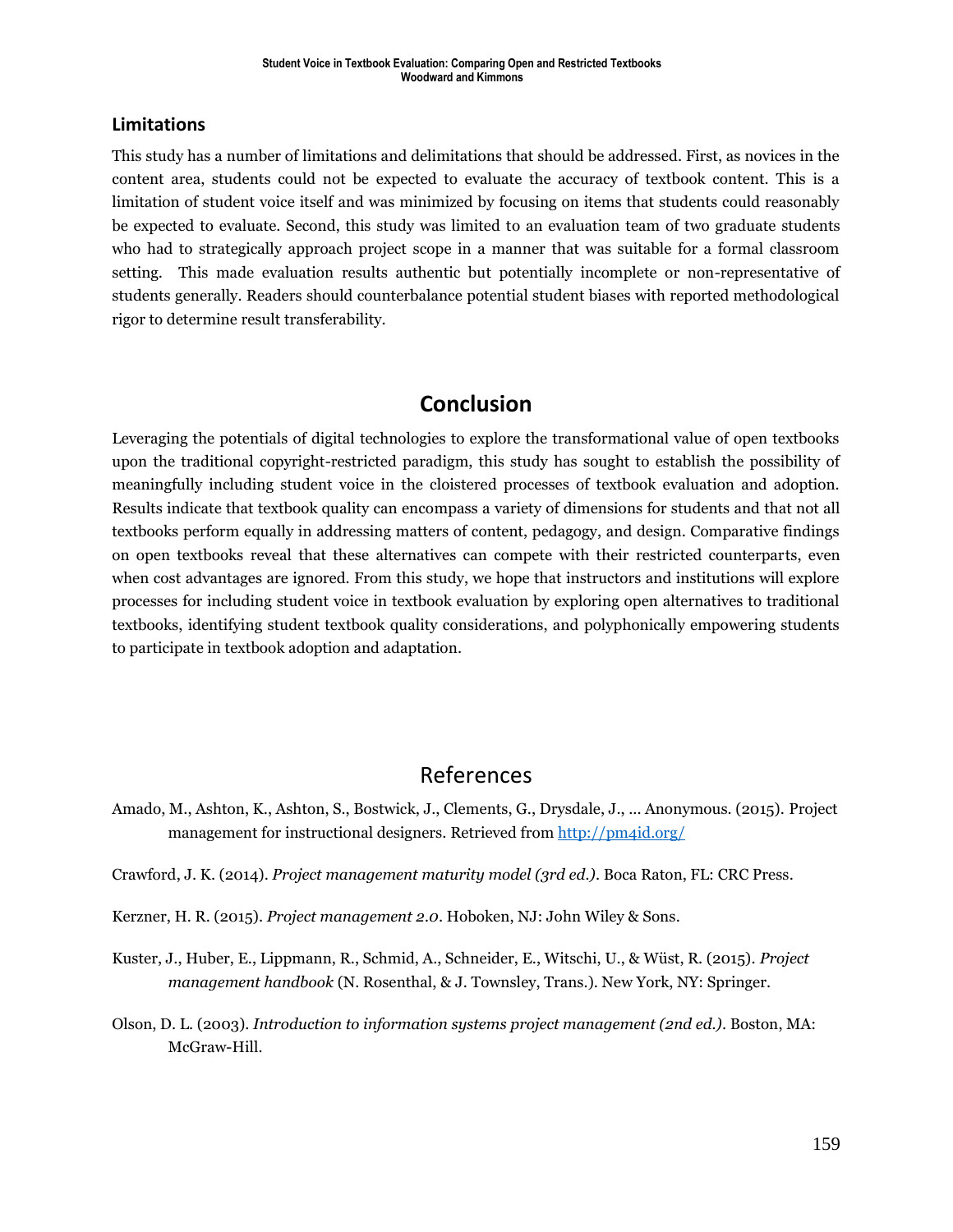- Shaw, G. (2015). *Understanding project management: Skills and insights for successful project delivery*. London, UK: Kogan Page.
- Taylor, P. (2014). *Real project management: The skills and capabilities you will need for successful project delivery*. London, UK: Kogan Page.
- Watt, A. (2014). Project management. *BCCampus.* Retrieved from <http://opentextbc.ca/projectmanagement/>
- Atenas, J., Havemann, L., & Priego, E. (2014). Opening teaching landscapes: The importance of quality assurance in the delivery of open educational resources. *Open Praxis, 6*(1), 29–43. doi:10.5944/openpraxis.6.1.81
- Bakhtin, M. (1981). *The dialogic imagination* (Michael Holquist, Ed.; Caryl Emerson & Michael Holquist, Trans.). Austin, TX: University of Texas Press. Retrieved from <http://www.public.iastate.edu/~carlos/607/readings/bakhtin.pdf>
- Belikov, O., & Kimmons, R. (in press). What can I use? Copyright, fair use, and open licensing. In A. A. Piña, V. Lowell, & B. Harris (Eds.), *Leading and managing e-learning: What the e-learning leader needs to know*. Springer.
- Birks, M., Chapman, Y., & Francis, K. (2008). Memoing in qualitative research probing data and processes. *Journal of Research in Nursing, 13*(1), 68-75. doi:10.1177/1744987107081254
- Bissell, A. (2009). Permission granted: Open licensing for educational resources. *Open Learning, 24,* 97- 106. doi:10.1080/02680510802627886
- Bliss, T. J., Hilton, J., III, Wiley, D., & Thanos, K. (2013). The cost and quality of online open textbooks: Perceptions of community college faculty and students. *First Monday, 18*, 1–7. doi:10.5210/fm.v18i1.3972
- Carey, T., & Hanley, G. L. (2007). Extending the impact of open educational resources through alignment with pedagogical content knowledge and institutional strategy: Lessons learned from the MERLOT community experience. In T. Iiyoshi, & M. S. V. Kumar (Eds.) *Opening up education: The collective advancement of education through open technology, open content, and open knowledge* (pp. 181-196). Retrieved from [https://mitpress.mit.edu/sites/default/files/9780262515016\\_Open\\_Access\\_Edition.pdf](https://mitpress.mit.edu/sites/default/files/9780262515016_Open_Access_Edition.pdf)
- Clements, K. I., & Pawlowski, J. M. (2011). User-oriented quality for OER: Understanding teachers' views on re-use, quality, and trust. *Journal of Computer Assisted Learning, 28*(1), 4-14. doi:10.1111/j.1365-2729.2011.00450.x
- The College Board. (2015). Average estimated undergraduate budgets, 2014-15. *Trends in Higher Education*. Retrieved from [https://trends.collegeboard.org/college-pricing/figures](https://trends.collegeboard.org/college-pricing/figures-tables/average-estimated-undergraduate-budgets-2016-17)[tables/average-estimated-undergraduate-budgets-2016-17](https://trends.collegeboard.org/college-pricing/figures-tables/average-estimated-undergraduate-budgets-2016-17)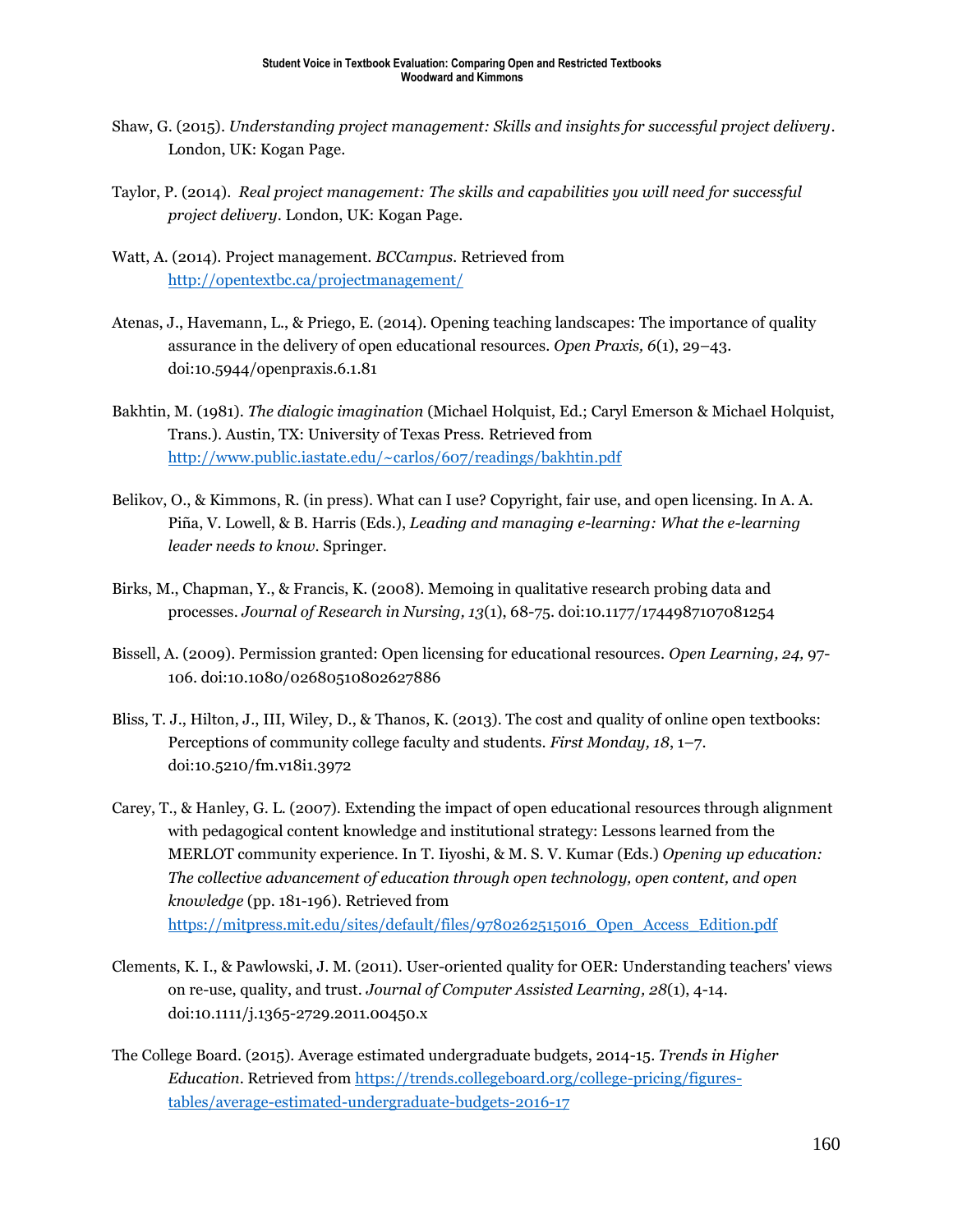- Cook-Sather, A. (2006). Sound, presence, and power: Exploring 'student voice' in educational research and reform. *Curriculum Inquiry, 36*(4), 359-390. doi:j.1467-873x.2006.00363.x
- Cook-Sather, A. (2014). The trajectory of student voice in educational research. *New Zealand Journal of Educational Studies, 49*(2), 131-148. Retrieved from <http://search.informit.com.au/documentSummary;dn=842480978608459;res=IELNZC>
- Creswell, J. W. (2002). *Educational research: Planning, conducting, and evaluating quantitative and qualitative research* (3rd ed.). Upper Saddle River, NJ: Pearson.
- Denoyelles, A., Raible, J., & Seilhamer, R. (2015). Exploring students' e-textbook practices in higher education. *Educause Review, 7.* Retrieved from [http://er.educause.edu/articles/2015/7/exploring-students-etextbook-practices-in-higher](http://er.educause.edu/articles/2015/7/exploring-students-etextbook-practices-in-higher-education)[education](http://er.educause.edu/articles/2015/7/exploring-students-etextbook-practices-in-higher-education)
- Dinevski, D. (2008). Open educational resources and lifelong learning. In *ITI 2008 - 30th International Conference on Information Technology Interfaces* (pp. 117–122). IEEE. doi:10.1109/iti.2008.4588393
- Fine, M., Torre, M. E., Bums, A., & Payne, Y. (2007). Youth research/participatory methods for reform. In D. Thiessen, & A. Cook-Sather (Eds.), *International handbook of student experience in elementary and secondary school* (pp. 805-828). Dordrecht, The Netherlands: Springer.
- Fischer, L., Hilton, J., III, Robinson, T. J., & Wiley, D. (2015). A multi-institutional study of the impact of open textbook adoption on the learning outcomes of post-secondary students. *Journal of Computing in Higher Education, 27*(3), 159-172. doi:10.1007/s12528-015-9101-x
- Hilton, J., III, & Laman, C. (2012). One college's use of an open psychology textbook. *Open Learning: The Journal of Open, Distance and e-Learning, 27*(3), 265-272. doi:10.1080/02680513.2012.716657
- Kimmons, R. (2015). OER quality and adaptation in K-12: Comparing teacher evaluations of copyrightrestricted, open, and open/adapted textbooks. *The International Review of Research in Open and Distributed Learning, 16*(5).
- Kimmons, R. (2016). Expansive openness in teacher practice. *Teachers College Record, 118*(9).
- Kimmons, R. (n.d.). Online supplement for "Student voice in textbook evaluation: Comparing open and restricted textbooks." Retrieved from <https://drive.google.com/open?id=0B4MRZPM74y16dTM1bm5Hd3RncFk>
- Kinsella, E. A. (2006). Hermeneutics and critical hermeneutics: Exploring possibilities within the art of interpretation. *Forum: Qualitative Social Research, 7*(3). Retrieved fro[m http://www.qualitative](http://www.qualitative-research.net/index.php/fqs/article/view/145/319&sa=U&ei=ssViU7yEHKet0QWql4CwBw&ved=0CCEQFjAB&usg=AFQjCNHJ_1emJ7oJ68R7uMqAZeo4UqOBIg)[research.net/index.php/fqs/article/view/145/319&sa=U&ei=ssViU7yEHKet0QWql4CwBw&ved=](http://www.qualitative-research.net/index.php/fqs/article/view/145/319&sa=U&ei=ssViU7yEHKet0QWql4CwBw&ved=0CCEQFjAB&usg=AFQjCNHJ_1emJ7oJ68R7uMqAZeo4UqOBIg) [0CCEQFjAB&usg=AFQjCNHJ\\_1emJ7oJ68R7uMqAZeo4UqOBIg](http://www.qualitative-research.net/index.php/fqs/article/view/145/319&sa=U&ei=ssViU7yEHKet0QWql4CwBw&ved=0CCEQFjAB&usg=AFQjCNHJ_1emJ7oJ68R7uMqAZeo4UqOBIg)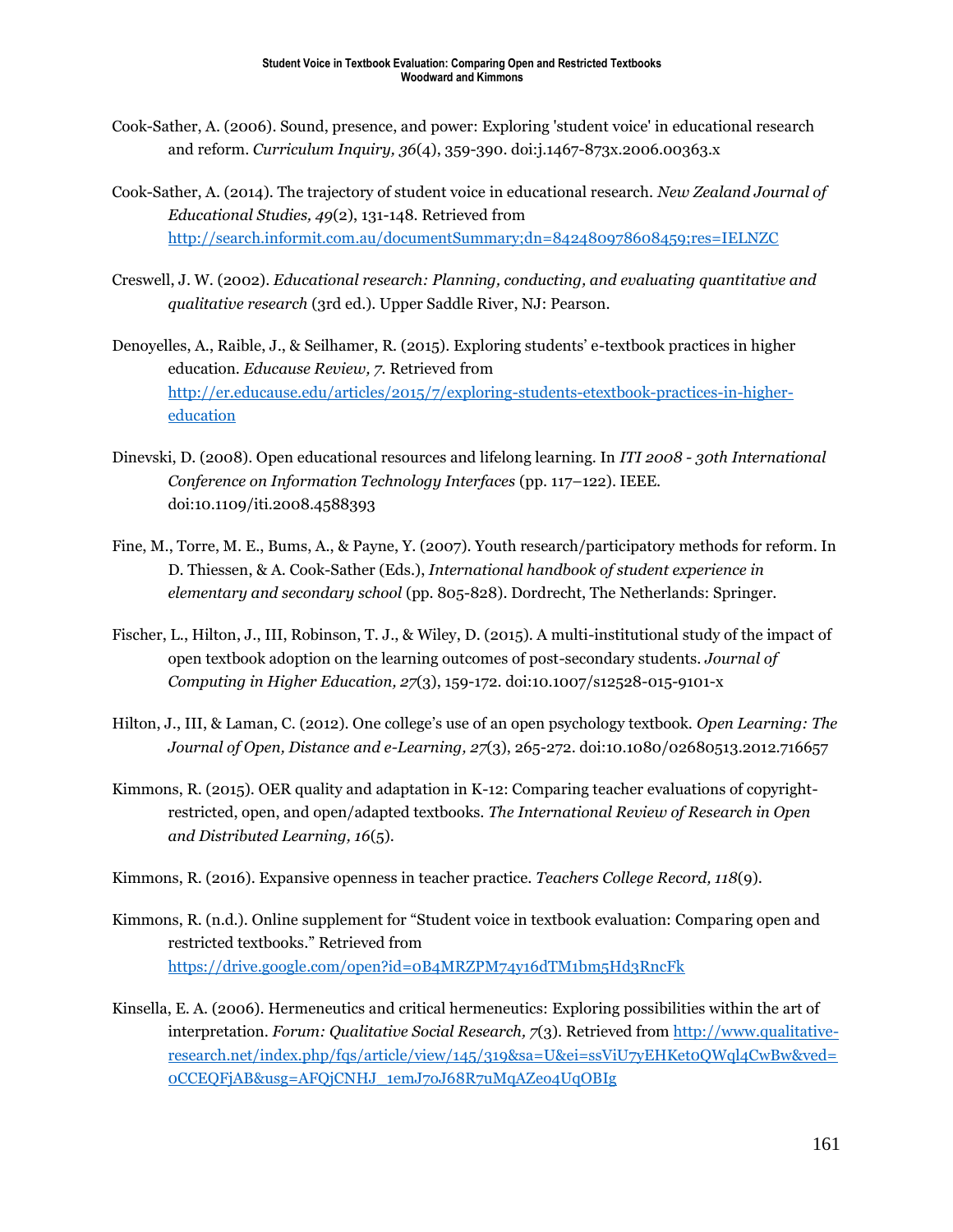Lincoln, Y. S., & Guba, E. A. (1985). *Naturalistic inquiry*. Beverly Hills, CA: Sage.

- Mahmood, K. (2011). Conformity to quality characteristics of textbooks: The illusion of textbook evaluation in Pakistan. *Journal of Research and Reflections in Education, 5*(2), 170-190. Retrieved from<http://ue.edu.pk/jrre/articles/52006.pdf>
- Mtebe, J. S., & Raisamo, R. (2014). Challenges and instructors' intention to adopt and use open educational resources in higher education in Tanzania. *The International Review of Research in Open and Distributed Learning, 15*(1). doi:10.19173/irrodl.v15i1.1687
- Paulsen, M. B., & St. John, E. P. (2002). Social class and college costs: Examining the financial nexus between college choice and persistence. *The Journal of Higher Education, 73*(2), 189-236. doi:10.1353/jhe.2002.0023
- Prasad, D., & Usagawa, T. (2014). Towards development of OER derived custom-built open textbooks: A baseline survey of university teachers at the University of the South Pacific. *The International Review of Research in Open and Distributed Learning, 15*(4). doi:10.19173/irrodl.v15i4.1873
- Robinson, T. J., Fischer, L., Wiley, D., & Hilton, J., III. (2014). The impact of open textbooks on secondary science learning outcomes. *Educational Researcher, 43*(7), 341-351. doi:10.3102/0013189x14550275
- Senack, E. (2014). Fixing the broken textbook market: How students respond to high textbook costs and demand alternatives. *U.S. PIRG Education Fund & the Student PIRGs*. Retrieved from [http://www.uspirg.org/sites/pirg/files/reports/NATIONAL%20Fixing%20Broken%20Textbooks](http://www.uspirg.org/sites/pirg/files/reports/NATIONAL%20Fixing%20Broken%20Textbooks%20Report1.pdf) [%20Report1.pdf](http://www.uspirg.org/sites/pirg/files/reports/NATIONAL%20Fixing%20Broken%20Textbooks%20Report1.pdf)
- Smyth, J., & McInerney, P. (2012). *From silent witnesses to active agents: Student voice in re-engaging with learning*. New York, NY: Peter Lang Publishing.
- Stein, M., Stuen, C., Carnine, D., & Long, R. M. (2001). Textbook evaluation and adoption. *Reading & Writing Quarterly, 17*(1), 5-23. doi:10.1080/105735601455710
- UNESCO. (n.d.). What are open educational resources (OER)? *UNESCO*. Retrieved from [http://www.unesco.org/new/en/communication-and-information/access-to-knowledge/open](http://www.unesco.org/new/en/communication-and-information/access-to-knowledge/open-educational-resources/what-are-open-educational-resources-oers/)[educational-resources/what-are-open-educational-resources-oers/](http://www.unesco.org/new/en/communication-and-information/access-to-knowledge/open-educational-resources/what-are-open-educational-resources-oers/)
- University of California Riverside, Undergraduate Education & Student Affairs. (2011). Survey brief: The impact of rising tuition on students: What can we do to help students at UC Riverside? *UCR UESA*. Retrieved fro[m http://the-digital-reader.com/wp-content/uploads/2011/12/UCR-](http://the-digital-reader.com/wp-content/uploads/2011/12/UCR-Student-Survey-Brief-Fall-20111.pdf)[Student-Survey-Brief-Fall-20111.pdf](http://the-digital-reader.com/wp-content/uploads/2011/12/UCR-Student-Survey-Brief-Fall-20111.pdf)
- Walker, E. (2007). Evaluating the results of open education. In T. Iiyoshi, & M. S. V. Kumar (Eds.), *Opening up education: The collective advancement of education through open technology, open*